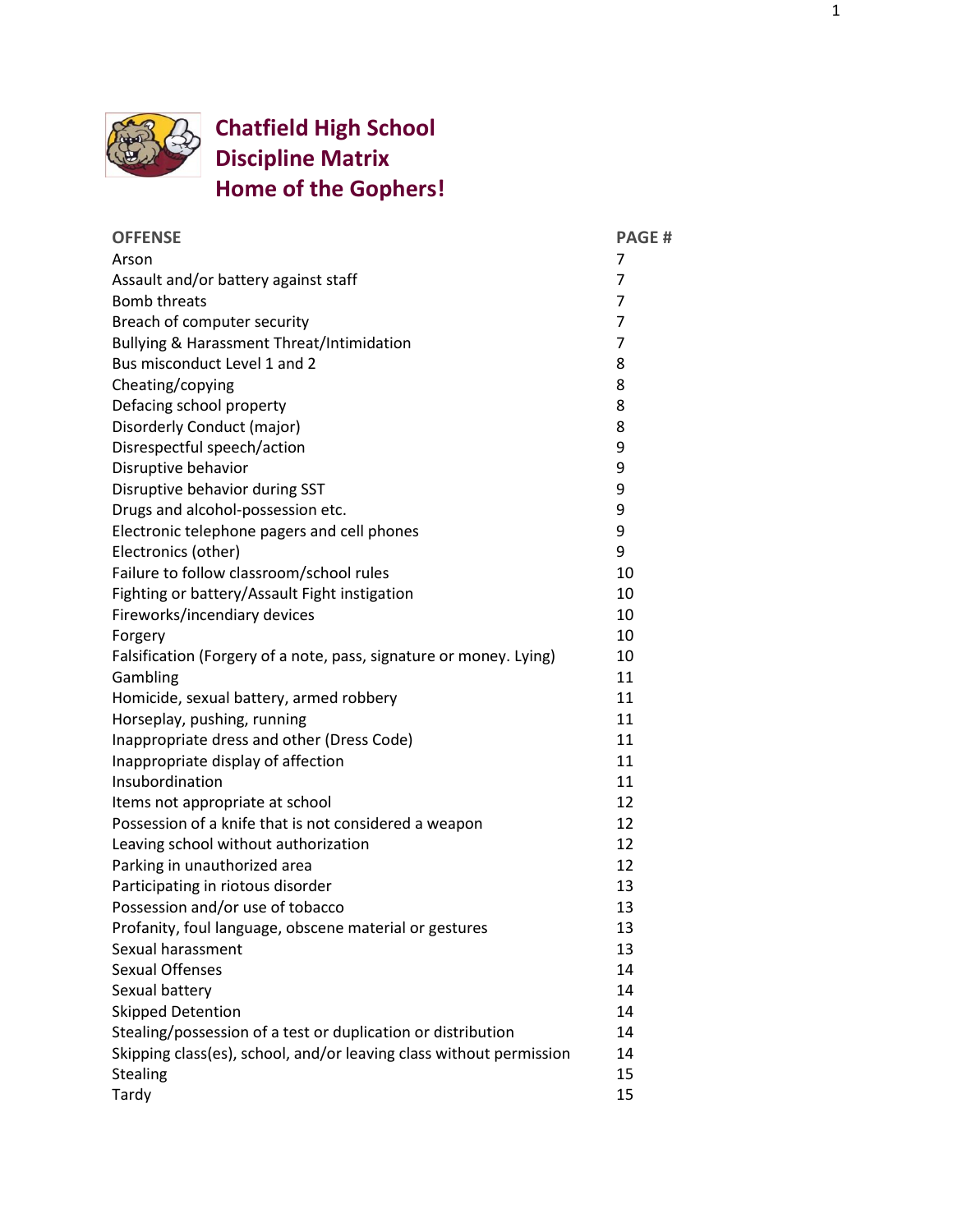| Truancy                                                     | 15 |
|-------------------------------------------------------------|----|
| Unauthorized entry into/use of school facilities            | 15 |
| Unauthorized sale at school                                 | 15 |
| Vandalism                                                   | 15 |
| Violation of any motor vehicle regulation including parking | 16 |
| Weapons - Possession                                        | 16 |
| Weapons - Gun                                               | 16 |

# **Discipline Matrices**

1. The extreme nature of any infraction may warrant the most severe discipline. The definitions listed below are guidelines to assist with interpretation of the infraction. Please refer to the building principal for further clarification.

2. The building administrators may recommend alternate intervention as they see fit. Alternate intervention may include but is not limited to Teen Court and placement in an alternative program, work detail, or appropriate loss of privileges.

3. Students refusing to serve in school suspension may be suspended out of school for the number of days of ISS. Any additional violations that occur during ISS will result in additional consequences.

4. Discipline of handicapped students will be administered in accordance to the "Pupil Fair Dismissal Act" and the students individualized education plan that includes behavior interventions and modifications.

5. The principal may make a referral to the Alternative Learning Center as part of the violation procedure or as an alternative setting until the expulsion hearing procedures can take place.

#### **Definitions**

**Arson** - the willful and malicious burning of any part of a building or its contents **Assault on an employee** - the intentional, unlawful threat by words, symbols, acronyms or language, whether oral or written or act to do violence to the person of another coupled with an apparent ability to do so, and doing some act which creates a well-founded fear in such other person that such violence is imminent **Battery upon an employee** - the actual unlawful and intentional/unintentional touching or striking of an employee against his/her will, or the intentional/unintentional causing of bodily harm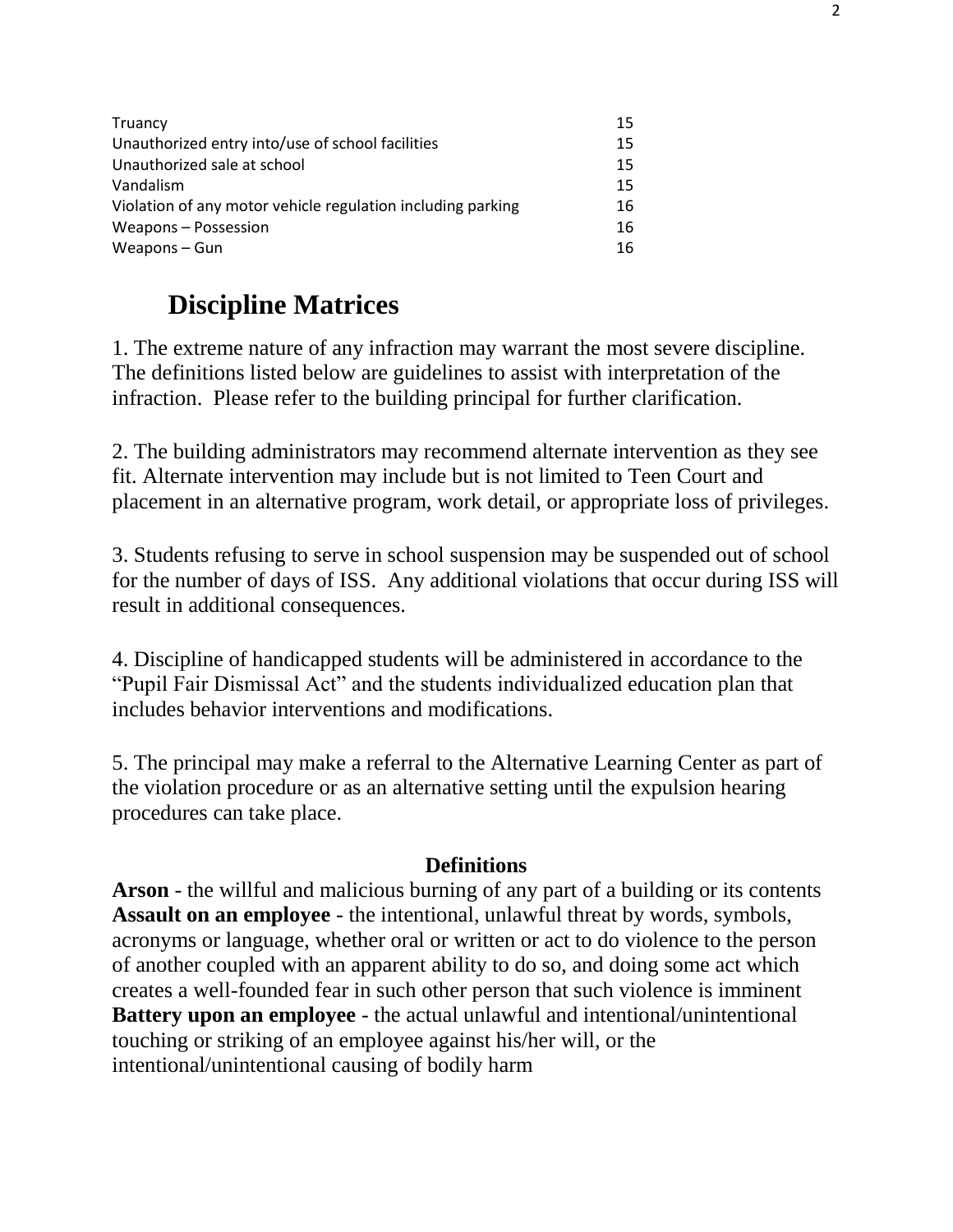**Battery upon a student** - the actual intentional/unintentional pushing or striking of another student against the will of the other, or intentionally causing bodily harm to an individual

**Bomb threat** - any such communication(s) that have the intent to threaten the safety of staff and students which has the effect of interrupting the educational environment

**Bullying** – Systematically and chronically inflicting physical hurt or psychological distress on one or more students that is severe and pervasive enough to create an intimidating, hostile, or offensive environment; or unreasonably interfere with the individual's school performance or participation. This can be done by words, symbols, acronyms or language, whether oral or written

**Bus misconduct** - student behavior that affects, hinders, or otherwise impairs the driver's concentration and which jeopardizes the safety, health, and welfare of the student or other bused students, or persons or property in the bus area.

**Bus misconduct Level II**- student behaviors that violate one or more of the other major violations such as fights, assaults, bullying, and sexual harassment and will be addressed under those violation guidelines.

**Disrespectful, inappropriate or offensive speech/action** – disrespectful speech or action, discourteous, rude, non-verbal or verbal forms of disrespect, disregard for authority, uncontrolled behavior, and negative performing of conduct, intentionally violating another student's or staff member's space, swearing during a conversation or expressing him/herself but not indirectly or directly towards another student or staff member. This can be done through words, symbols, acronyms or language, whether oral or written

**Disruptive behavior** - student behavior that hinders the teaching process, the learning process, the school's safety, climate, property, and well being

**Drugs/alcohol** - any substance used as or in a medicine, a narcotic, alcohol, or controlled substance, such as cannabis, or manufactured substance

**Possession, use, sale** - the possession, administration, dispensing, distribution, or delivery of the above items

**Failure to follow classroom rules** - misconduct dealing with the classroom rules as determined by the teacher while student is in said classroom, including turning in someone else's work, intentionally submitting someone else's written information and claiming as their own, and/or plagiarism when defined as inappropriate by the teacher.

**Fighting** - to take part in a physical struggle; to struggle against opposition; to oppose physically as with fist; to actually and intentionally strike another against the will of the other; intentionally causing bodily harm to an individual **Fight instigation** - a third person instigating, inciting, or encouraging a fight or confrontation between two other individuals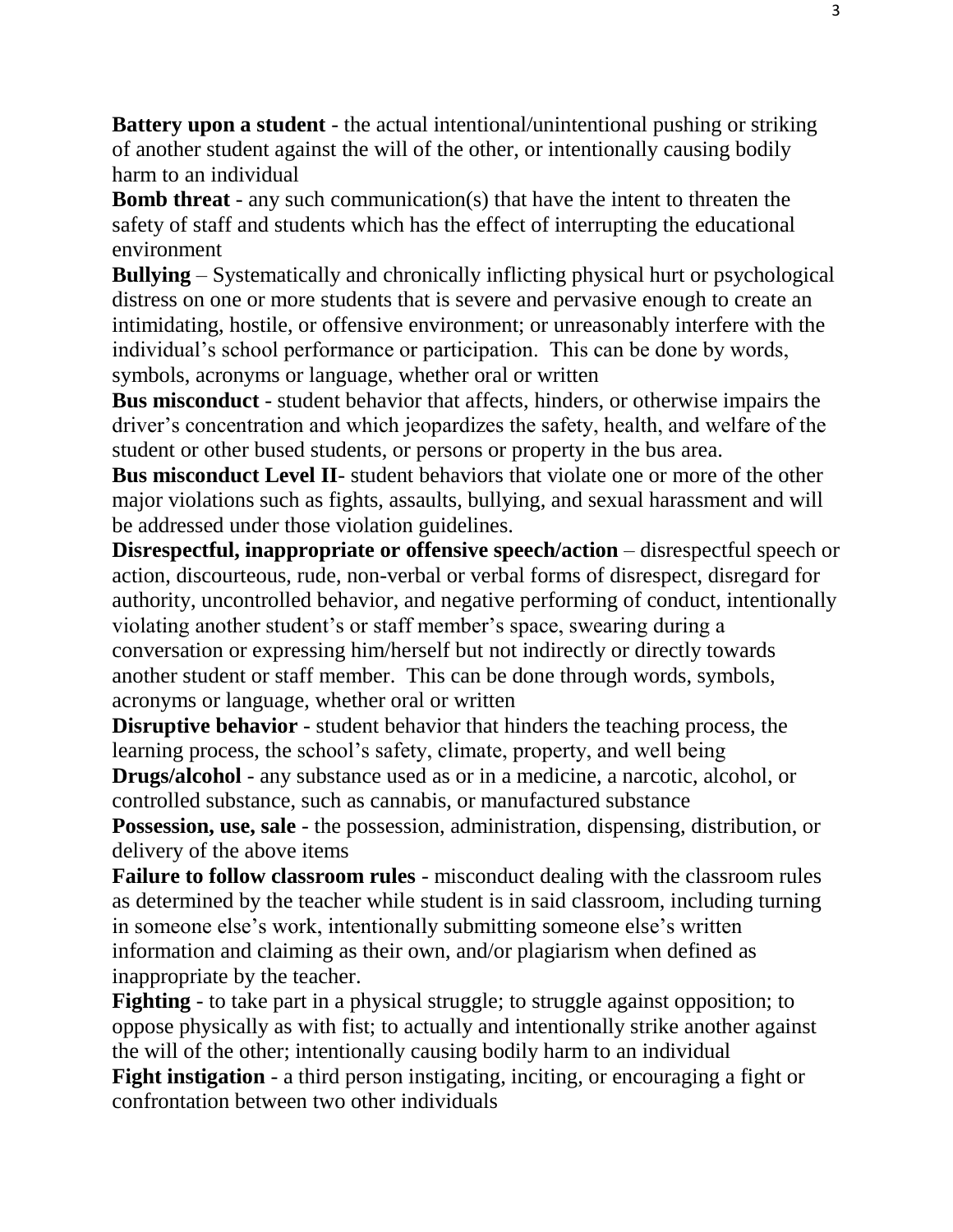**Forgery** - whoever falsely makes, alters, forges, or counterfeits a record, or a certificate; the act of forging documents, signatures, etc. to deceive

**Falsification Forged Note or Pass or Lying**- the forging of a parent note, of a staff member's signature, and/or creating a hall pass to inappropriately deceive or gain unwarranted privileges by falsification or lying. Lying to a person in authority for personal gain or not being truthful during an investigation of a possible school violation.

**Gambling/playing games of chance with cards** - the act of competing for money more than pennies, participating in competition with cards that are used in games of chance

**Harassment** - Any threatening, insulting, or dehumanizing gesture, use of data or computer software, or written, verbal, symbols, acronyms or language or physical conduct that places a student or school employee in reasonable fear of harm to his or her person or damage to his or her property, has the effect of substantially interfering with a student's educational performance, opportunities, or benefits, or has the effect of substantially disrupting the orderly operation of a school including any course of conduct directed at a specific person that causes substantial emotional distress in such a person and serves no legitimate purpose

**Insubordinate** - not submitting to authority; disobedient; failure to follow reasonable request by teachers or staff; not telling the truth when requested by a teacher or staff

**Items not appropriate at school** - the bringing of items that are not appropriate or beneficial to the learning environment of the school.

**Leaving school without authority** - a pupil who leaves school without proper authority

**MSHSL**- Minnesota State High School League violation as stated in the MSHSL Handbook regarding code of ethics, drugs/alcohol/tobacco, harassment and other violations as stated in handbook and student handbook.

**Other infractions** - other forms, types of unacceptable behaviors which are not defined or identified by other definitions

**Participating in riotous disorder** - leading encouraging or assisting in (major) disruptions which result in destruction or damage of private property or personal injury to participants or others, which could be by the use of words symbols, acronyms or language, whether oral or written and through social media or other mass technology forms of communication.

**Profanity, foul language, obscene material** – use of indecent language, whether oral or written, or materials, whether audio or visual, which would include social media or other mass technology forms of communication.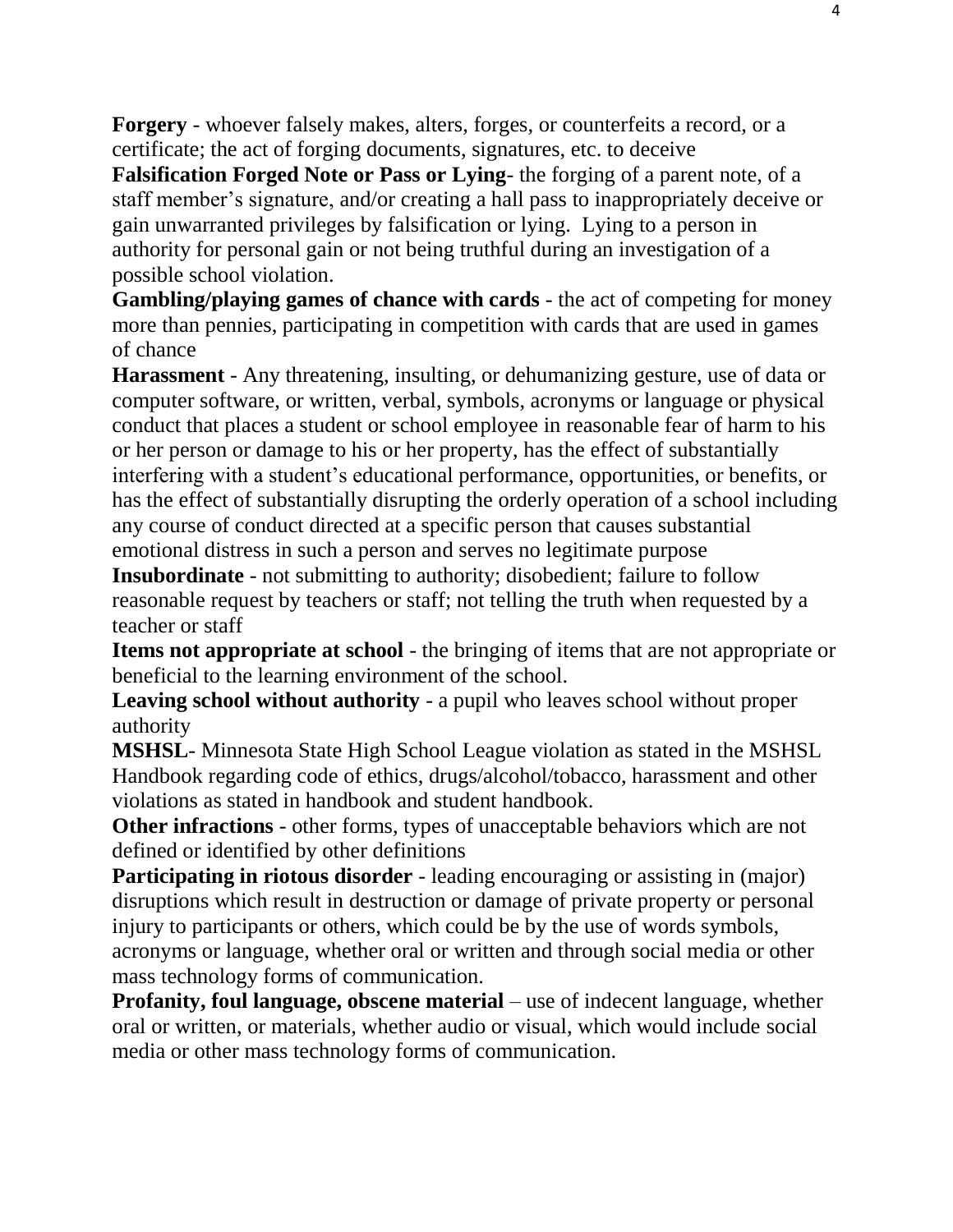**Sexual Harassment** - (undesired sexual behavior towards another) unwanted or repeated verbal or physical sexual behavior that is offensive and objectionable to the recipient, causes discomfort or humiliation or creates a hostile environment. **Sexual Offenses** - (lewd behavior, indecent exposure) sexual contact, including

intercourse, without force or threat of force and where victim is capable of giving consent. Exposing an individual to lewd, sexual behavior or actions which also could use words, symbols, acronyms or language, whether oral or written

**Sexual Battery** - (attempted or forcible penetration) forced oral, anal, or vaginal penetration by, or union with, the sexual organ of another or the anal or vaginal penetration of another by any other object

**Skipping class(es)** - staying away from a specific class(es), for a partial or full period, without permission

**Stealing** - obtaining property by fraud; taking dishonestly

**Threat/Intimidation** - (instilling fear in others) Must have all three elements to be considered a threat: (1) intent; (2) fear; and (3) capability. To unlawfully place another person, either another student or a staff member, in fear of harm (emotional or physical) with or without the use of a weapon.

**Tobacco products**: possession, use, sale - cigarettes, tobacco-related devices, electronic cigarettes, vapes or vape cartridges or juice, cigars, snuff, dipping and chewing tobacco, etc.; leaves prepared for smoking, chewing, or snuffing

**Truancy** - disregard of attendance regulations as described under Minnesota Statute, which is 7 or more unexcused classroom periods of the same period and/or unexcused days.

**Vandalism** - malicious destruction of property; to destroy or damage property of the school, school grounds or private individual's property while on the school grounds.

**Violation of any motor vehicle regulation including parking –** parking in marked areas that are not designated for students, or areas that are not designated for students as stated in the student handbook. Inappropriately driving on school grounds or not yielding to pedestrians or other motor vehicles that have the right away. Any violations that threaten the safety of others limit other student's access to the school facilities or items on, in or toed by the motor vehicle that is offensive, causes a disruption or interferes with the educational process or normal operation of the school may also be considered under other violations of the discipline matrix.

**Weapon** - any weapon including knifes with blades longer than 2.5 inches which will or is designed to or may be readily converted to expel a projectile by the action of an explosive; the frame or receiver of any weapon described above; any firearm muffler or firearm silencer; any explosive, incendiary, or poison gas; any weapon which will, or may be readily converted to, expel a projectile by the action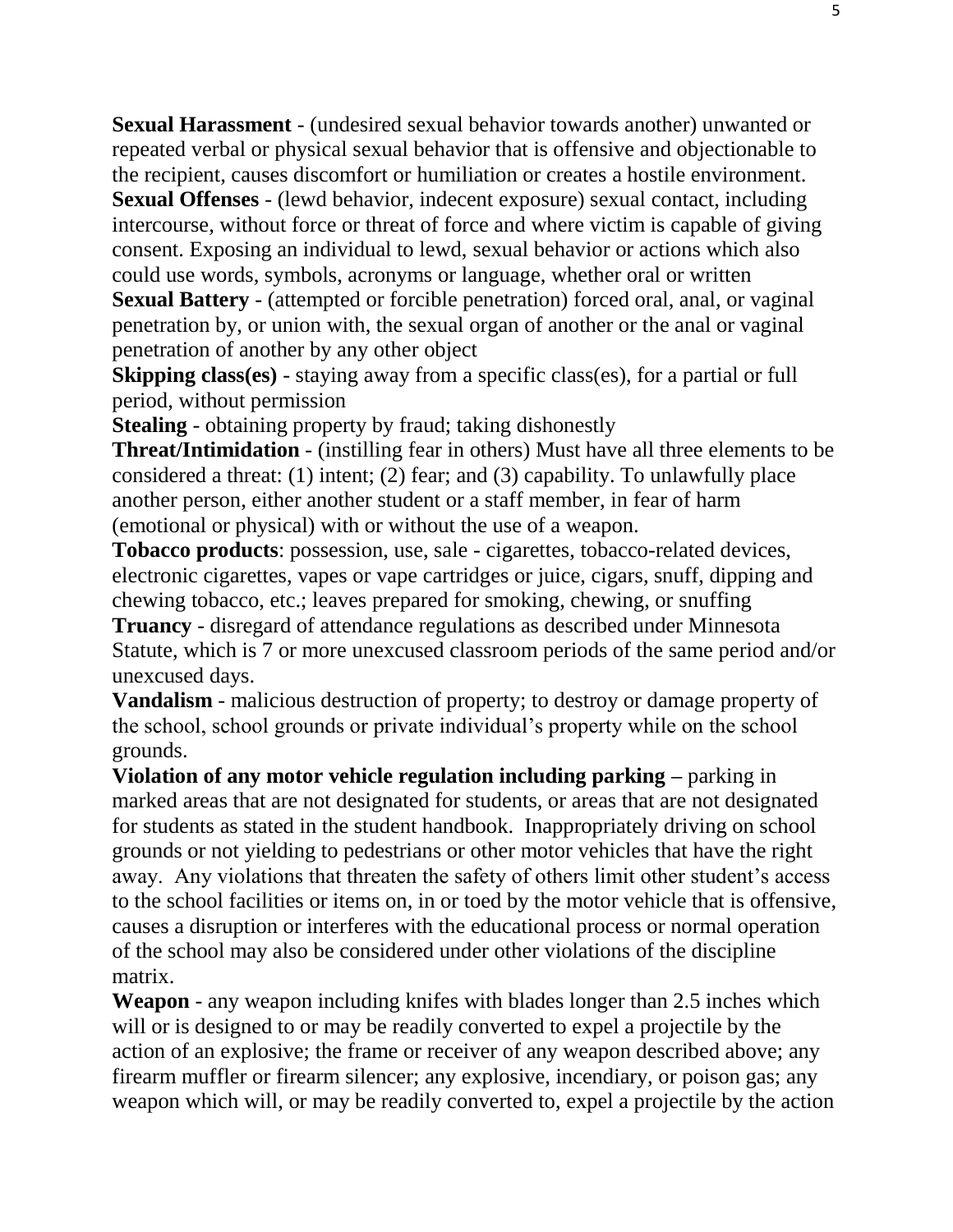of an explosive or other propellant, and which has any barrel with a bore of more than one-half inch in diameter; any combination of parts either designed or intended for use in converting any device into any destructive device described in the two immediately preceding examples, and from which a destructive device may be readily assembled.

Other definitions are stated in school district policies, student handbook or MSHSL handbook.

### **Proper Procedures for Processing Violations**

### **The below maroon listed violations go directly to administration for investigation and consequences.**

**The below blue listed violations are those that might be a combination of teacher/bus driver/staff intervention and administrative intervention. Consulting with the administration is advised for proper consequences.** 

**The below green violations are where teachers/staff are mostly involved. Before violations are turned over to administration for failure to follow classroom rules, disruptive behavior in the classroom, study hall, SST or other areas classroom/monitoring situations., the teacher must have completed the following steps:**

- **1. Assigned at least ½ hour of detention served with the teacher**
- **2. Contacted the parents/guardians of the inappropriate behavior and informing them that the next step is a referral to the Principal.**
- **3. Referral to the Principal**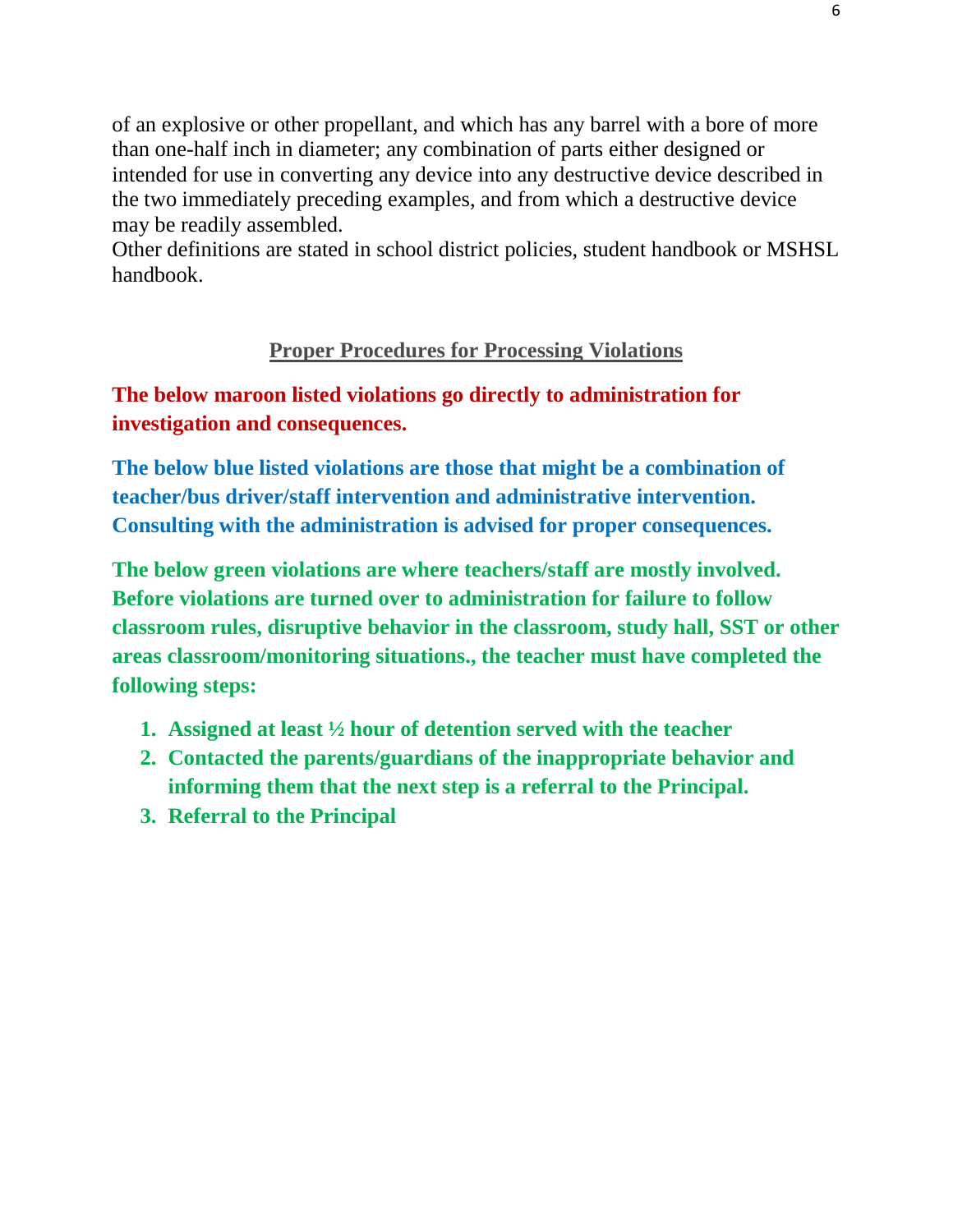| <b>Offense</b>                                                                      | <b>Secondary</b>                                                                                                                                                                                                                                                                              |
|-------------------------------------------------------------------------------------|-----------------------------------------------------------------------------------------------------------------------------------------------------------------------------------------------------------------------------------------------------------------------------------------------|
|                                                                                     | <b>Grades 7-12</b>                                                                                                                                                                                                                                                                            |
| <b>Arson</b>                                                                        | 10 days suspension<br>w/ recommendation<br>for expulsion. Loss of<br>trip privileges MSHSL                                                                                                                                                                                                    |
| <b>Assault and/or</b><br>battery against a<br>staff member                          | 10 days suspension w/<br>recommendation for<br>expulsion (accidental or<br>intentional) Loss of trip<br>privileges MSHSL                                                                                                                                                                      |
| <b>Bomb threats</b>                                                                 | 1.5 days suspension<br>w/ recommendation for<br>expulsion; law<br>enforcement notified<br>MSHSL Loss of trip<br>privileges<br>2. 10 days suspension<br>w/ recommendation for<br>expulsion; law<br>enforcement notified<br><b>MSHSL</b>                                                        |
| <b>Breach of school</b><br>computer/digital<br><b>security</b>                      | 1. 1 day of ISS to 3<br>days suspension;<br>expulsion may be<br>recommended No after<br>school activities and<br><b>MSHSL</b><br>2. 5 days suspension;<br>expulsion may be<br>recommended MSHSL<br>Loss of trip privileges<br>3. 10 days suspension;<br>expulsion may be<br>recommended MSHSL |
| <b>Bullying &amp;</b><br><b>Harassment</b><br><b>Threat/</b><br><b>Intimidation</b> | 1. 1 day of ISS to 3<br>days of OSS. MSHSL<br>2.3-5 days suspension<br><b>MSHSL</b><br>3.5-10 day suspension<br>w/ recommendation for<br>expulsion MSHSL Loss<br>of trip privileges.                                                                                                          |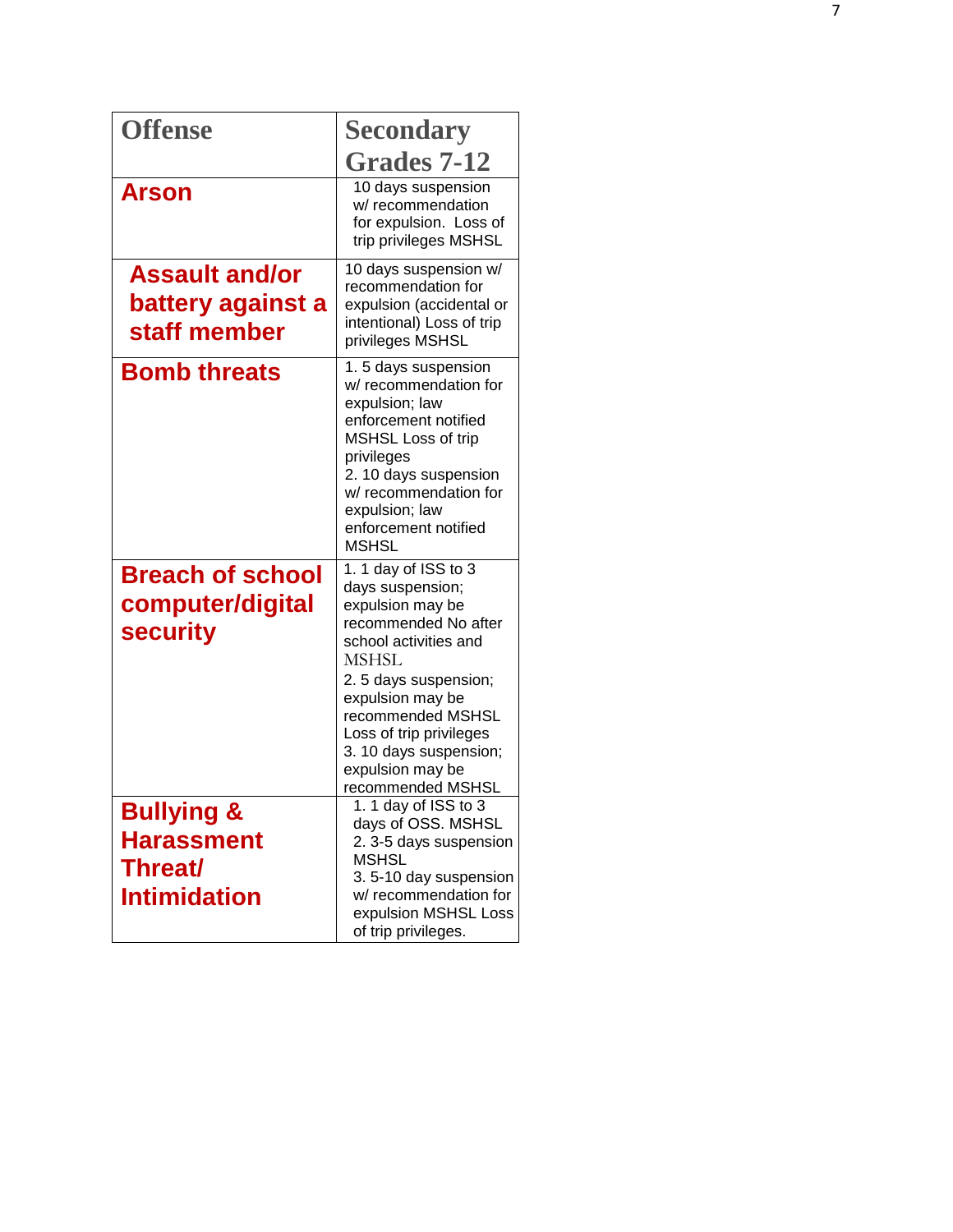| <b>Bus misconduct</b><br><b>Level 1</b>                                                                                                                              | 1. Warning<br>2. 3 day bus suspension<br>3.4-5 day bus suspension<br>4. 20 day bus suspension<br>5. Off remainder of year<br>Greater severity may<br>lead to a higher level of<br>consequence.<br>Bus Level II will also be<br>dealt with under regular<br>school rules/procedures<br><b>MSHSL</b> |
|----------------------------------------------------------------------------------------------------------------------------------------------------------------------|----------------------------------------------------------------------------------------------------------------------------------------------------------------------------------------------------------------------------------------------------------------------------------------------------|
| <b>Cheating/</b><br>copying;<br>using crib notes<br>or any other<br>unauthorized<br><b>information</b><br>source during a<br>test                                    | 1. Zero on Test or<br>assignment and<br>referral.<br>2. Zero on Test or<br>assignment, referral,<br>one day of ISS.<br>3. Zero on Test or<br>assignment, referral,<br>two days of OSS and<br>MSHSL violation.                                                                                      |
| <b>Defacing school</b><br>property                                                                                                                                   | 1. 3 days suspension<br><b>MSHSL</b><br>2.5 days suspension<br>MSHSL Loss of trip<br>privileges<br>3. 10 days suspension<br>with recommendation<br>for expulsion MSHSL                                                                                                                             |
| <b>Disorderly</b><br><b>Conduct</b><br>(Disruptive<br>behavior that poses<br>a serious threat to<br>the learning<br>environment,<br>health, or welfare of<br>others) | 1.5 days suspension<br>w/recommendation for<br>expulsion. MSHSL Loss<br>of trip privileges<br>2. 10 days suspension<br>w/recommendation for<br>expulsion. MSHSL<br>Loss of trip privileges                                                                                                         |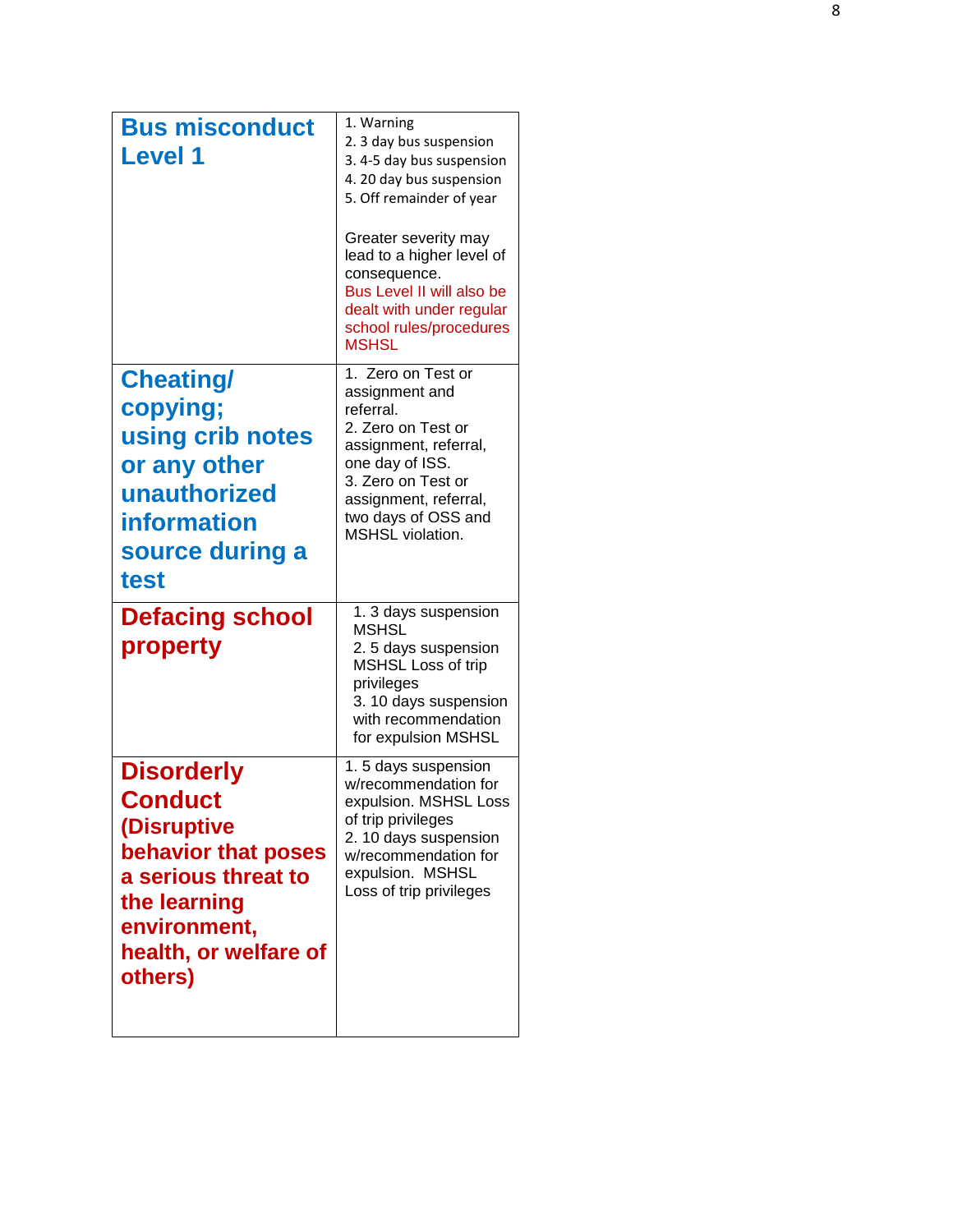| Disrespectful,<br>inappropriate, or<br><b>offensive</b><br>speech/action<br><b>Disruptive</b><br>behavior                         | 1. 2 hours of detention<br>to 1 day of ISS No after<br>school activities.<br>2. 2 day suspension<br><b>MSHSL</b><br>3. 3 day suspension<br><b>MSHSL Loss of Trip</b><br>privilege.<br>1. 2 hours detention<br>2. 1 day ISS No after<br>school activities.<br>3. 3 day suspension<br><b>MSHSL</b> |
|-----------------------------------------------------------------------------------------------------------------------------------|--------------------------------------------------------------------------------------------------------------------------------------------------------------------------------------------------------------------------------------------------------------------------------------------------|
| <b>Disruptive</b><br>behavior during<br><b>SST</b>                                                                                | 1. 1 day removal from<br>SST & Lunch detention<br>2. 1 day ISS No after<br>school activities.<br>3. 3 day suspension<br><b>MSHSL</b>                                                                                                                                                             |
| <b>Drugs and</b><br>alcohol -<br>possession, use,<br>or sale or drug<br>paraphernalia                                             | 1. 3 days suspension<br><b>MSHSL Loss of trip</b><br>privileges<br>2.5 days suspension<br>MSHSL Loss of trip<br>privileges<br>3. 10 days suspension<br>with recommendation<br>for expulsion MSHSL<br>Loss of trip privileges                                                                     |
| <b>Electronic</b><br>telephone<br>pagers/<br><b>Cellular</b><br>telephones use<br>of during<br>instructional<br><b>activities</b> | 1. Confiscate: student<br>may pick up after 3:30.<br>2. Confiscate:<br>parent/guardian must<br>pick up.<br>3. Confiscated: Not<br>allowed in the building<br>for one week or must<br>be turn into the office.<br>Repeat offender will be<br>considered<br>insubordinate.                         |
| <b>Electronics such</b><br>as Radios,<br>Headphones,<br>pagers, CD<br>players, IPods                                              | 1. Confiscated parent<br>or guardian will need<br>to pick up.<br>2. student may receive<br>1-2 hours detention for<br>being insubordinate                                                                                                                                                        |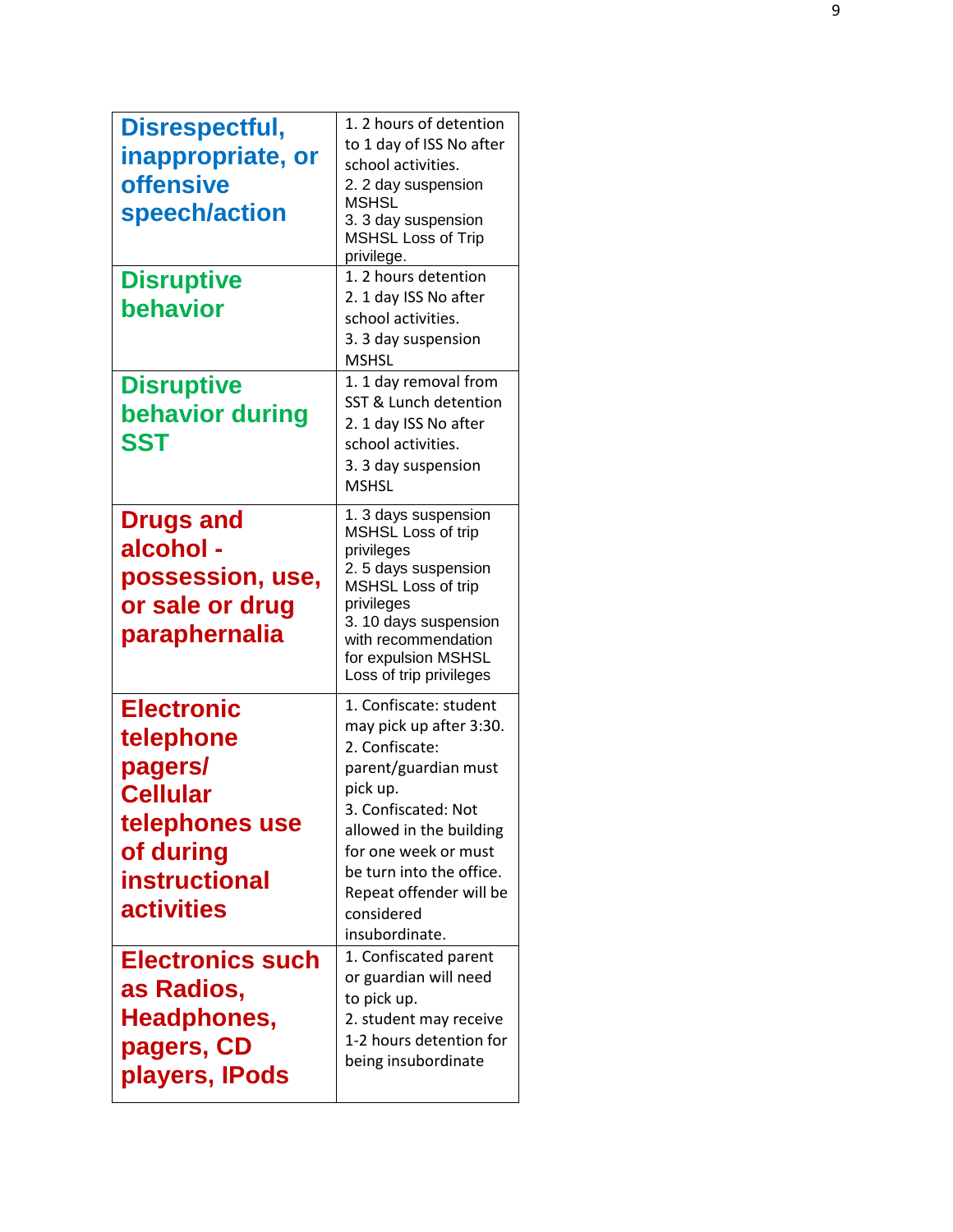| <b>Failure to</b><br>follow<br>classroom/<br>school rules                    | 1. 2 hours detention<br>2. 1 day ISS No after<br>school activities.<br>3. 3 day suspension<br><b>MSHSL</b>                                                                                                                                                                                                                                                                |
|------------------------------------------------------------------------------|---------------------------------------------------------------------------------------------------------------------------------------------------------------------------------------------------------------------------------------------------------------------------------------------------------------------------------------------------------------------------|
| <b>Fighting or</b><br>battery/Assault<br><b>Fight instigation</b>            | 1. 3 days suspension<br>MSHSL may be<br>reported to police<br>2.5 days suspension<br>MSHSL Loss of trip<br>privileges may be<br>reported to police<br>3. 10 days suspension<br>w/ recommendation<br>for expulsion MSHSL<br>Loss of trip privileges<br>may be reported to<br>police                                                                                        |
| <b>Fire Works/</b><br><b>Incendiary</b><br>devices                           | 1.2-3 day suspension<br>MSHSL Loss of trip<br>privileges Possible<br>Report to police<br>2.5 days suspension<br>MSHSL Loss of trip<br>privileges Report to<br>police<br>3. 10 days suspension<br>with recommendation<br>for expulsion MSHSL<br>Loss of trip privileges<br>Report to the police<br>Any significant injury to<br>others will go<br>automatically to step 3. |
| <b>Forgery</b>                                                               | 1.2-3 days<br>suspension MSHSL<br>2.5 days suspension<br><b>MSHSL</b><br>3. 10 days suspension<br>MSHSL                                                                                                                                                                                                                                                                   |
| <b>Falsification</b><br>(Forgery of a<br>note, signature<br>or money, Lying) | 1. ISS for 1 day and no<br>after school activities.<br>2. 2 days of OSS and<br><b>MSHSL Violation</b><br>3. 5 days of OSS and<br><b>MSHSL Violation and</b><br>No Overnight trips for<br>one year.                                                                                                                                                                        |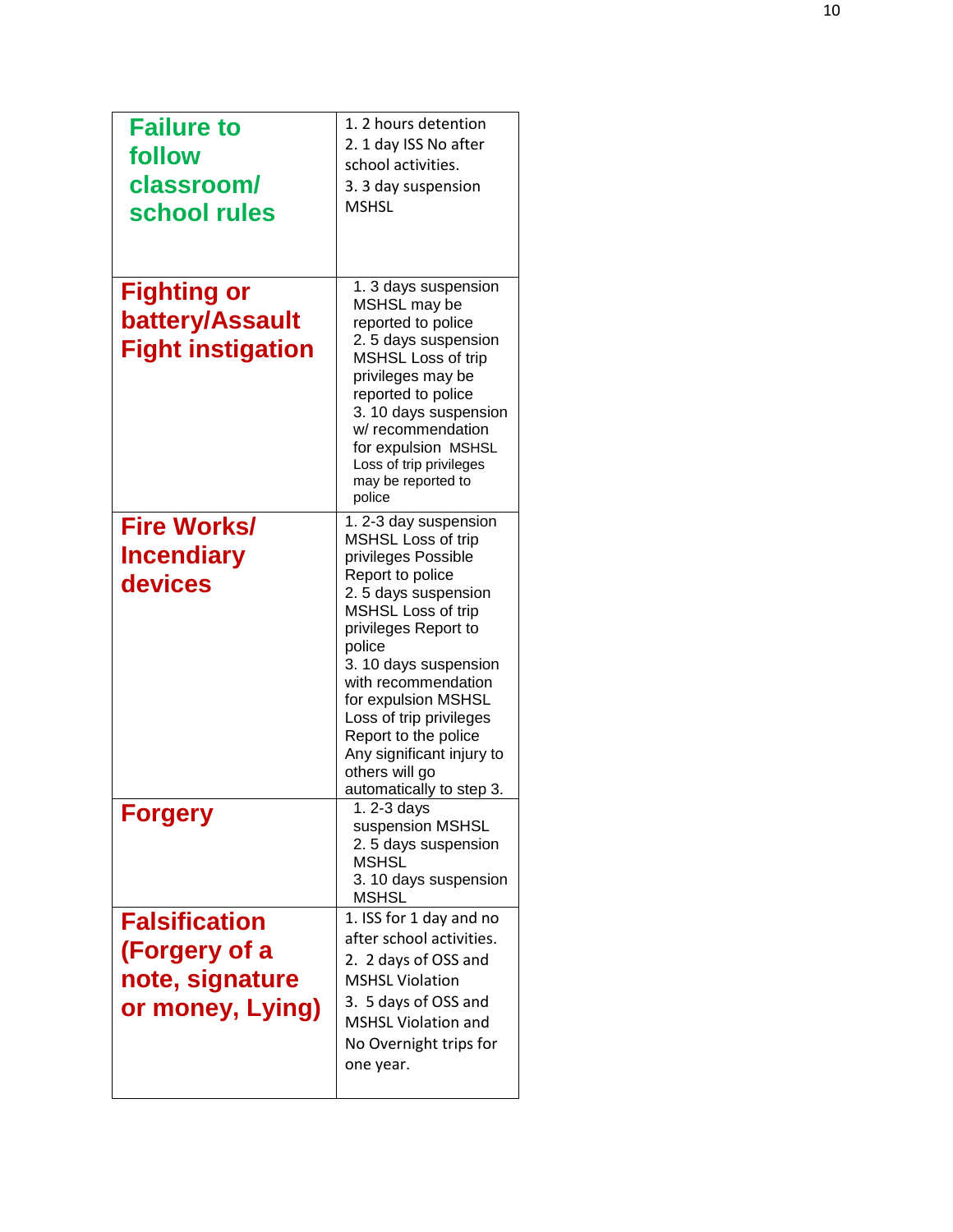| <b>Gambling/</b><br>games of chance<br>w/ cards                                    | 1. 1 hour detention<br>confiscation of cards<br>2. 2 hours of<br>detention<br>confiscation of cards<br>3. 1 day ISS and<br>confiscation of cards                                                                                            |
|------------------------------------------------------------------------------------|---------------------------------------------------------------------------------------------------------------------------------------------------------------------------------------------------------------------------------------------|
| Homicide, armed<br>robbery, or<br>aggravated<br>battery                            | 10 days suspension<br>w/ recommended<br>expulsion, law<br>enforcement<br>notified MSHSL<br>Loss of Trip<br>Privileges.<br>1. 1-2 hours detention                                                                                            |
| Horseplay,<br>pushing, running                                                     | 2. 1 day ISS No after<br>school activities.<br>3. 1 day suspension<br><b>MSHSL</b>                                                                                                                                                          |
| <b>Inappropriate</b><br>dress, wearing<br>symbols not<br>adhering to<br>dress code | 1. Warning Change of<br>clothing<br>2. 1 hour detention<br>change of clothing<br>3. I day of ISS MSHSL<br>no after school<br>activities<br>4. 2 day suspension<br><b>MSHSL</b><br>Severe violations may<br>start with ISS or<br>Suspension. |
| <b>Inappropriate</b><br>display of<br><i><b>affection</b></i>                      | 1. Warning<br>2. 1-3 hours of<br>detention<br>3. 1 day ISS no after<br>school activities<br>4. 2 day suspension<br><b>MSHSL</b><br>5. 3 day suspension<br><b>MSHSL</b>                                                                      |
| <b>Insubordination</b>                                                             | 1. 2 hours of<br>detention<br>2. 1 day of ISS no<br>after school activities<br>3. 3 days suspension<br><b>MSHSL</b><br>4.5 days suspension<br><b>MSHSL Loss of trip</b>                                                                     |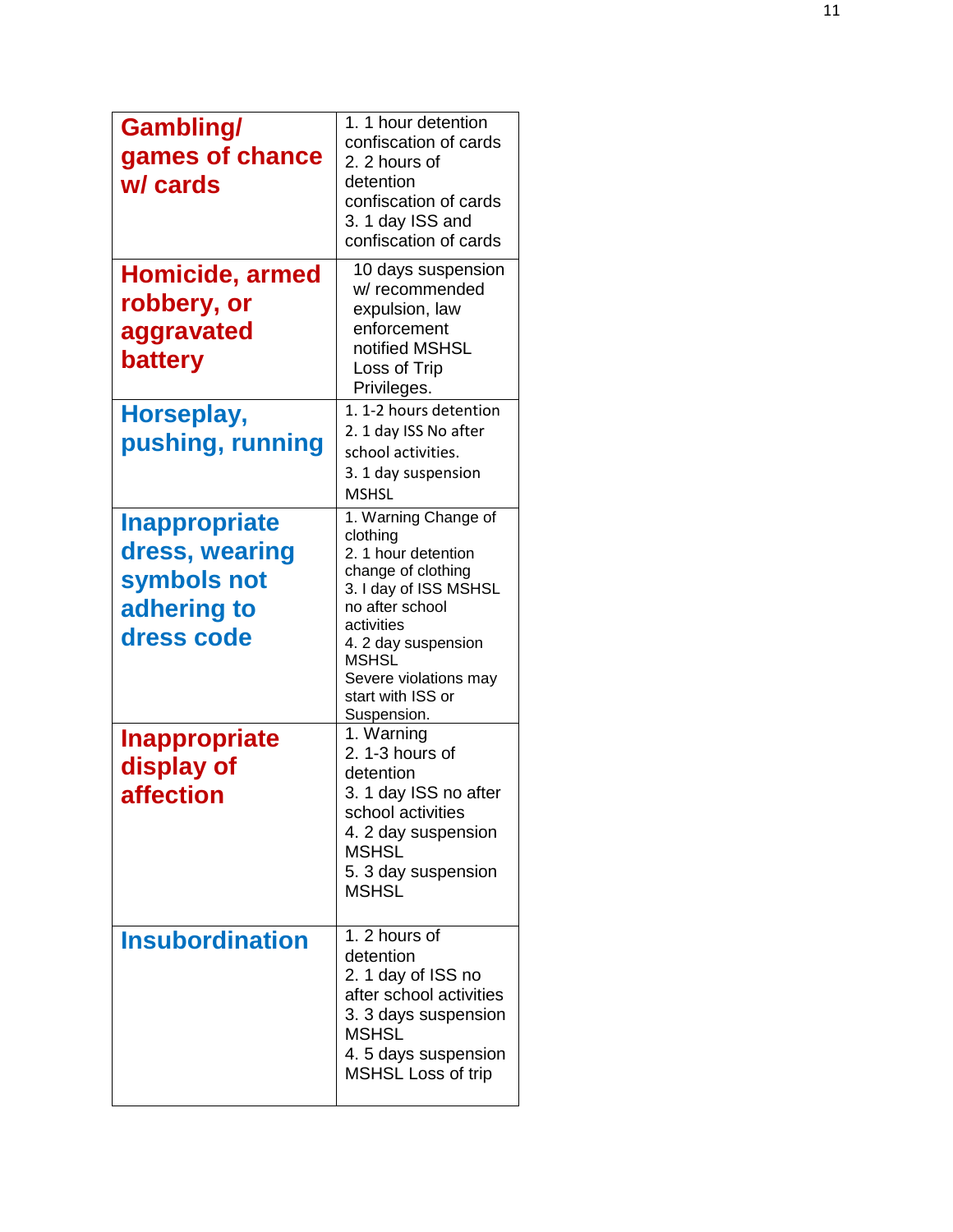| <b>Items not</b><br>appropriate at<br>school                                                                         | 1. 1 hour detention<br>2. 3 hours detention<br>3. 1 day suspension<br><b>MSHSL</b><br>*All items will be<br>confiscated - refusal<br>relinquish item will<br>result in automatic<br>suspension from<br>school                                                                                                                |
|----------------------------------------------------------------------------------------------------------------------|------------------------------------------------------------------------------------------------------------------------------------------------------------------------------------------------------------------------------------------------------------------------------------------------------------------------------|
| <b>Possession of a</b><br>knife that is not<br>considered a<br>weapon and not<br>exposed to other<br><b>students</b> | 1. 2 hours detention<br>2. 1 day suspension<br>3. 3 days suspension<br><b>MSHSL</b>                                                                                                                                                                                                                                          |
| <b>Leaving school</b><br>without<br>authorization                                                                    | 1. 2 hours of<br>detention, unexcused<br>absence for each<br>period and additional<br>hour for each period<br>2. 1 day of ISS, in<br>addition to the UA<br>3. 1 day suspension<br>MSHSL, in addition<br>to the UA<br>4. 3 days suspension<br>(Parent contact w/<br>mandatory<br>conference after 2 <sup>nd</sup><br>offense) |
| <b>Parking in</b><br>unauthorized<br>area                                                                            | 1. Warning Move<br>vehicle<br>2. Lose parking<br>privilege for one<br>week<br>3. Lose parking<br>privilege for six<br>weeks<br>4. Lose parking<br>privilege for the rest<br>of the year.                                                                                                                                     |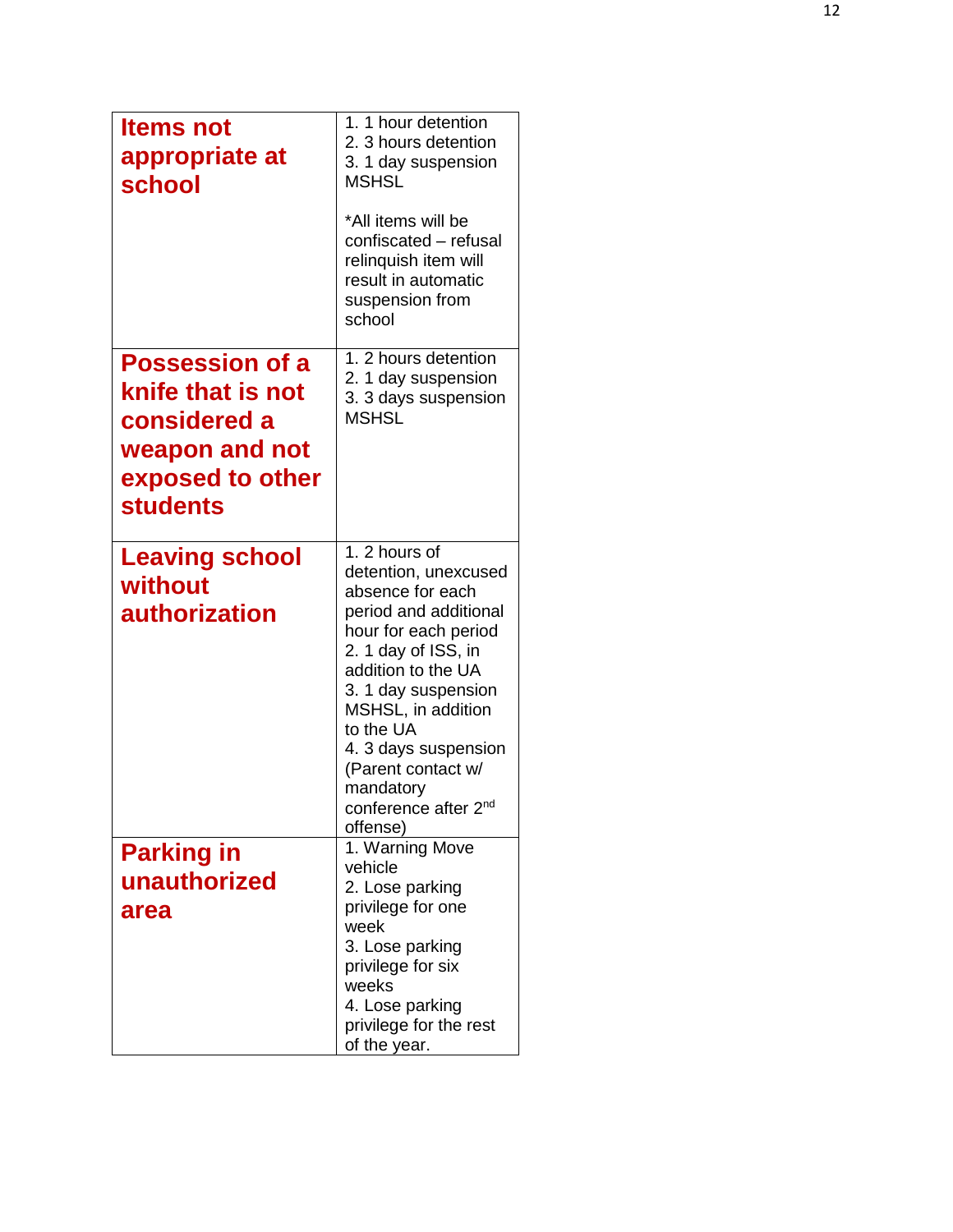| <b>Participating in</b><br>riotous disorder                                                                                 | 1.5-10 day<br>suspension w/<br>recommendation for<br>expulsion MSHSL<br>Loss of Trip<br>2. 10 day suspension<br>w/ recommendation<br>for expulsion MSHSL<br>Loss of Trip                                                                               |
|-----------------------------------------------------------------------------------------------------------------------------|--------------------------------------------------------------------------------------------------------------------------------------------------------------------------------------------------------------------------------------------------------|
| <b>Possession</b><br>and/or use of<br>Vapes, e-<br>cigarettes,<br>tobacco<br>products, refill<br>cartridges/juice<br>or its | 1. 2-3 day suspension<br>MSHSL Loss of trip<br>privileges<br>2.5 days suspension<br>MSHSL Loss of trip<br>privileges<br>3.6-10 days<br>suspension with<br>recommendation for<br>expulsion MSHSL Loss<br>of trip privileges                             |
| paraphernalia<br><b>Profanity, foul</b><br>language,<br>obscene<br>materials or<br>gestures                                 | 1. 1 day of ISS to 3<br>days of OSS. If ISS<br>than loss of after school<br>activities. If OSS then<br>MSHSL.<br>2.3-5 day suspension<br><b>MSHSL</b><br>3.5-10 day suspension<br>w/ recommendation for<br>expulsion MSHSL Loss<br>of trip privileges. |
| Sexual<br><b>Harassment or</b><br><b>Violation of</b><br>photo free zones                                                   | 1. 1 day of ISS to 3<br>days of OSS. MSHSL<br>2.3-5 day suspension<br><b>MSHSL</b><br>3.5-10 day suspension<br>w/ recommendation for<br>expulsion MSHSL Loss<br>of trip privileges.                                                                    |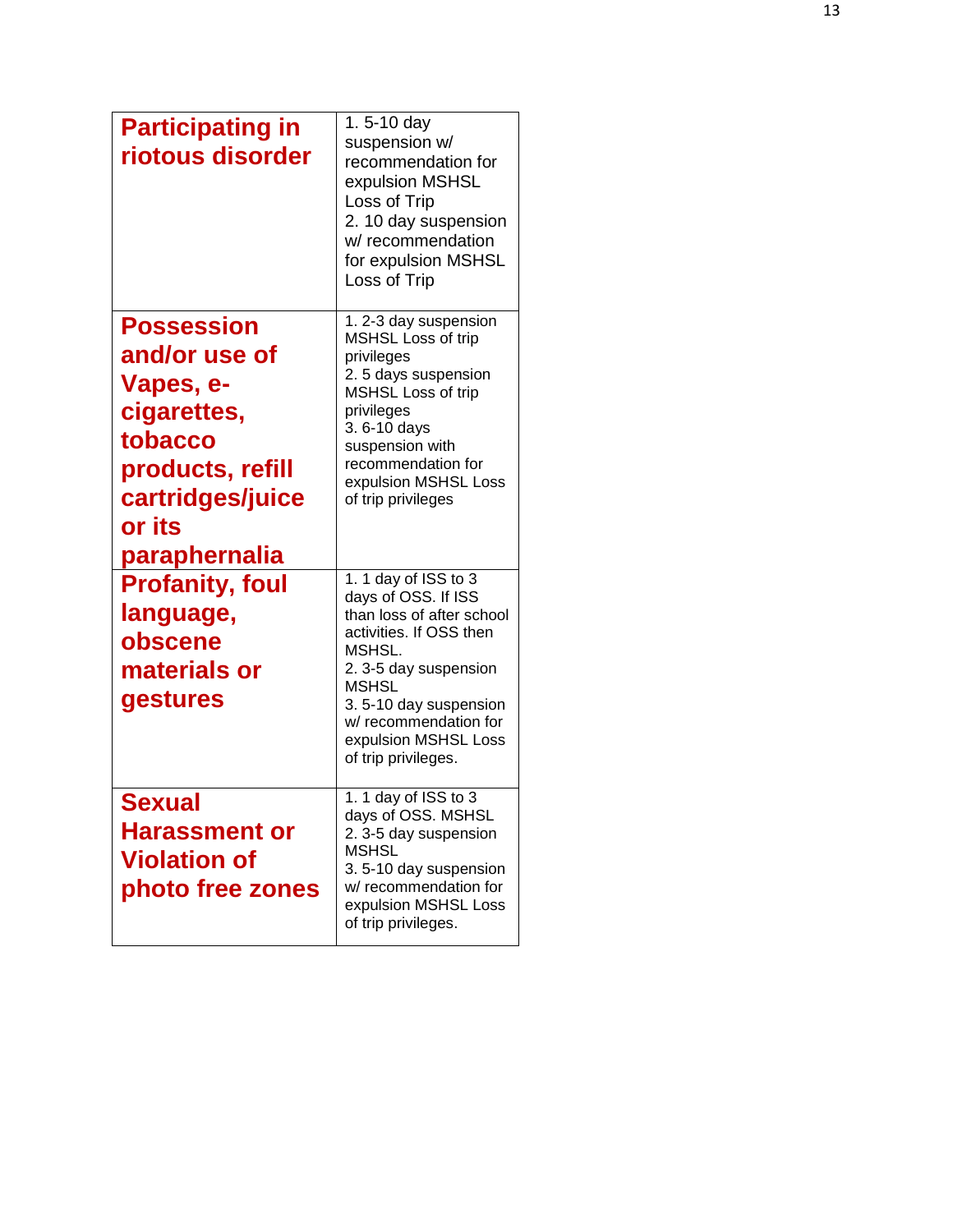| <b>Sexual</b><br><b>Offenses</b>                                                                     | 1.3-5 days suspension<br>w/ recommendation for<br>expulsion; law<br>enforcement notified<br><b>MSHSL Possible loss</b><br>of trip privileges<br>2. 10 days suspension<br>w/ recommendation for<br>expulsion; law<br>enforcement notified<br><b>MSHSL</b>                                                                                    |
|------------------------------------------------------------------------------------------------------|---------------------------------------------------------------------------------------------------------------------------------------------------------------------------------------------------------------------------------------------------------------------------------------------------------------------------------------------|
| <b>Sexual battery</b>                                                                                | 1.5-10 days suspension<br>w/recommended<br>expulsion, law<br>enforcement notified<br><b>MSHSL Loss of Trip</b><br>Privileges.<br>2. 10 day suspension w/<br>recommended expulsion,<br>law enforcement notified<br><b>MSHSL</b>                                                                                                              |
| <b>Skipping</b><br><b>Detention</b>                                                                  | 1. Warning (only one<br>warning per semester)<br>2. 1 additional hour of<br>detention.<br>3. 1 day of in-school<br>suspension, no after<br>school activities<br>4. 3 day Suspension<br><b>MSHSL</b>                                                                                                                                         |
| <b>Stealing/possess</b><br>ion of a test or<br>duplication or<br>distribution of<br>copies of a test | 3 day suspension,<br><b>MSHSL Zero on Test</b>                                                                                                                                                                                                                                                                                              |
| <b>Skipping</b><br>class(es),<br>school, and/or<br>leaving class<br>without<br>permission            | 1. Unexcused absence<br>and detention for each<br>period no after/before<br>school activities<br>2. Unexcused absence<br>for each period, 1 day<br>of ISS, detention for<br>each period up to 6<br>hours, no after/before<br>school activities<br>3. Unexcused absence<br>for each period, 2 day<br>suspension, 3 hours<br>detention, MSHSL |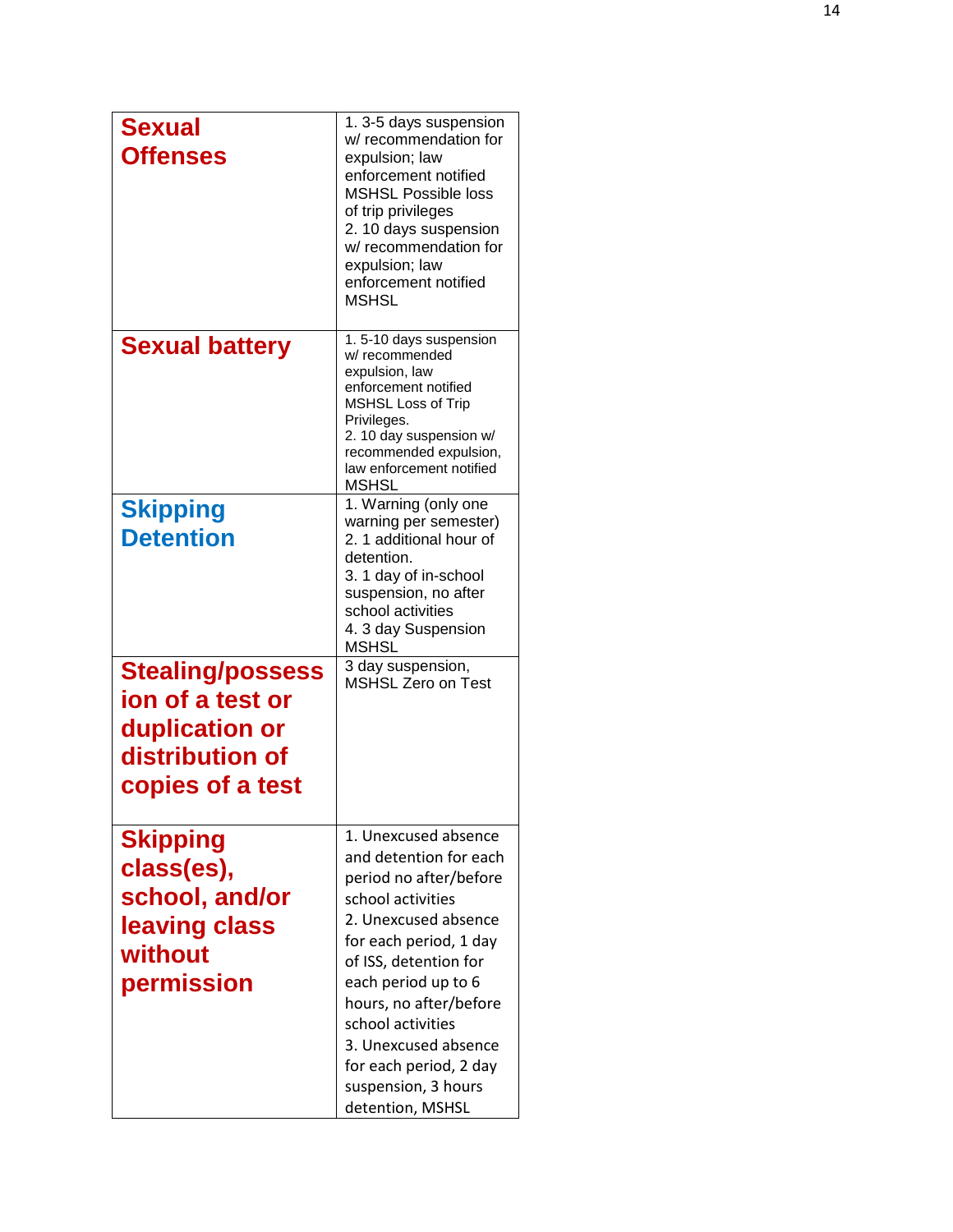| <b>Stealing</b>                                               | 1. 1 day of ISS to 3<br>days of OSS. MSHSL<br>2.3-5 day suspension<br>MSHSL possible loss of<br>trip privileges.<br>3.5-10 day suspension<br>w/ recommendation for<br>expulsion MSHSL Loss<br>of trip privileges. |         |
|---------------------------------------------------------------|-------------------------------------------------------------------------------------------------------------------------------------------------------------------------------------------------------------------|---------|
| <b>Tardy</b>                                                  | 1. Warning<br>2. 1/ <sub>2</sub> hour detention<br>3. 1 hour detention<br>4. After 6 1 hour<br>detention and<br>unexcused absence<br>for that period<br><b>MSHSL</b>                                              | 5<br>ΟI |
| <b>Truancy</b>                                                | Referral to either<br><b>Olmsted or Fillmore</b><br>County according to<br>their residence for<br>truancy after 7<br>unexcused absences<br>for students 11 to 16<br>years 11 months old.                          |         |
| <b>Unauthorized</b><br>entry into/use of<br>school facilities | 1.1-2 hours detention<br>2. 1 day ISS No after<br>school activities.<br>3. 3 day suspension<br><b>MSHSL</b><br>If any damage or<br>hardship it may go<br>directly to level 2 or 3.                                |         |
| <b>Unauthorized</b><br>sale at school                         | 1.1-2 hours detention<br>2. 1 day ISS No after<br>school activities.<br>3. 3 day suspension<br><b>MSHSL</b>                                                                                                       |         |
| <b>Vandalism</b>                                              | 1. 1 day of ISS to 3<br>days of OSS. MSHSL<br>2.3-5 day suspension<br>MSHSL possible loss of<br>trip privileges.<br>3.5-10 day suspension<br>w/ recommendation for<br>expulsion MSHSL Loss<br>of trip privileges. |         |